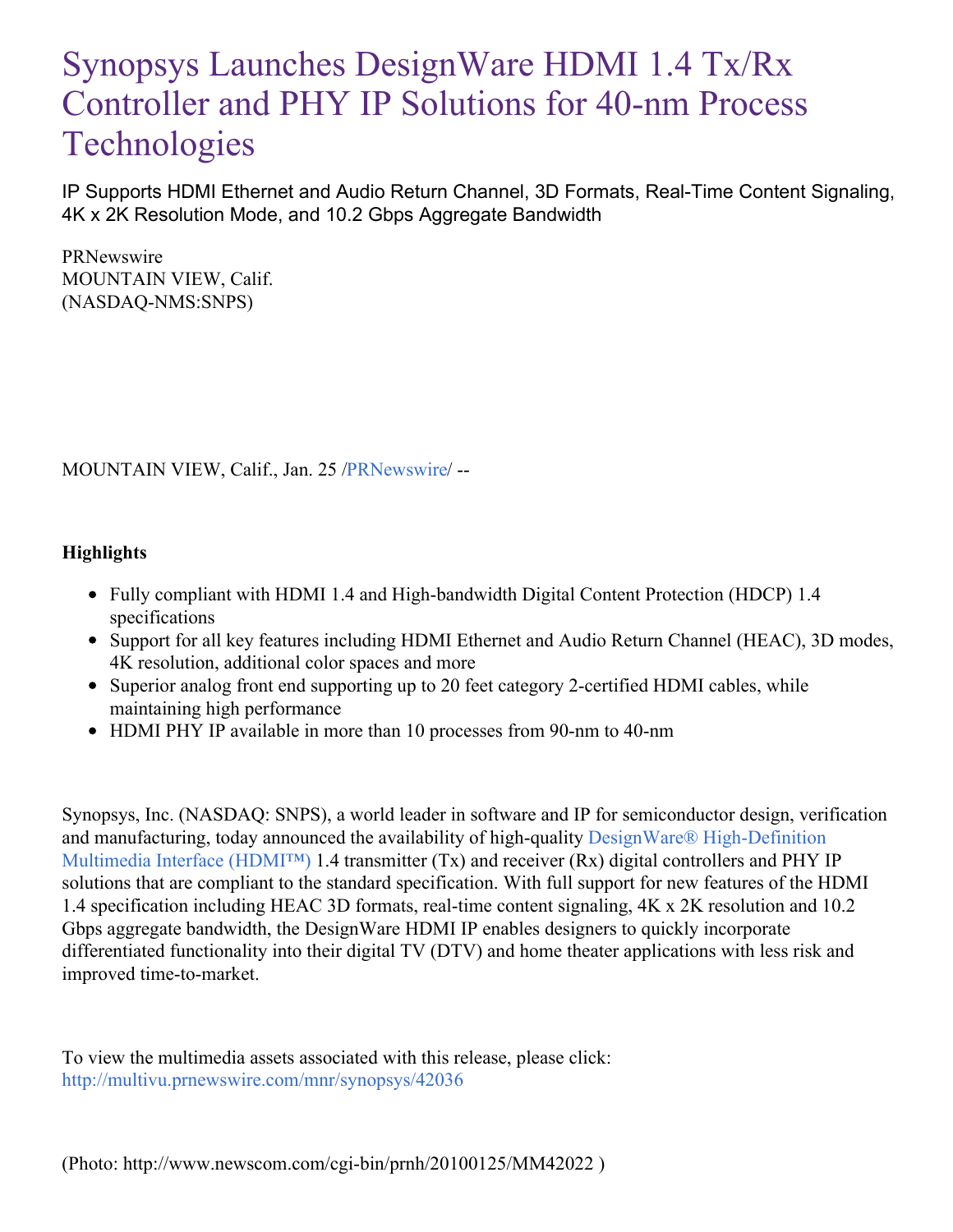With designers incorporating networking capabilities in next-generation home entertainment devices, the HEAC block in the DesignWare HDMI 1.4 solution helps simplify the connectivity between internetenabled digital home devices by enabling the transfer of Ethernet and audio frames through a single HDMI cable. The DesignWare IP for HDMI 1.4 also incorporates all 3D formats, which allows device manufacturers to heighten the viewing experience by supporting 3D techniques such as full side-by-side, half side-by-side and frame alternative. The real-time content signaling capability enables televisions to automatically optimize the picture setting with no user intervention. Support for 4K x 2K resolution delivers up to four times the resolution of 1080p, providing the same resolution as state-of-the-art digital cinema systems.

"With a strong focus on innovation, DisplayLink continues to incorporate the latest technologies into our leading network display products," said Jonathan Jeacocke, vice president of engineering at DisplayLink. "When we wanted to incorporate HDMI IP into our SoC, we turned to Synopsys to provide us with a siliconproven IP solution that had all the required features. We knew that Synopsys, a trusted IP vendor, would be there to not only provide us with a high-quality product, but also the expert technical support if and when we needed it."

The DesignWare HDMI IP solution includes a comprehensive set of IP deliverables including baseline software drivers for system development, which help designers quickly embed this complex interface into next-generation multimedia system-on-chips (SoCs). Furthermore, the solution provides the following:

- Compliance with HDMI and HDCP specifications with certification from the NXP HDMI authorized testing center and successful interoperability results from HDCP plugfest events.
- A superior analog front end that supports up to 20 foot category 2-certified HDMI cables, while maintaining high performance.
- Digital controllers delivered in configurable RTL allow designers to optimize gate count and power consumption by choosing only the features required in their application.
- PHY offering low power consumption and small die area.
- Numerous optional features such as HDCP encryption engine, audio formats, audio DMA engine and system-bus interfaces which help ease the integration effort.
- System validation based on the Synopsys Confirma TM HAPS-51 rapid prototyping platform.

"HDMI is a rapidly evolving standard that continues to revolutionize digital home theater systems and other portable multimedia devices," said John Koeter, vice president of marketing for the Solutions Group at Synopsys. "Synopsys' DesignWare HDMI IP solutions have been adopted by major OEMs, semiconductor companies, IDMs and foundries worldwide. The availability of the DesignWare HDMI 1.4 digital controller and PHY IP further enables SoC designers and system integrators to introduce the latest features to the market rapidly and with less risk."

## **Availability**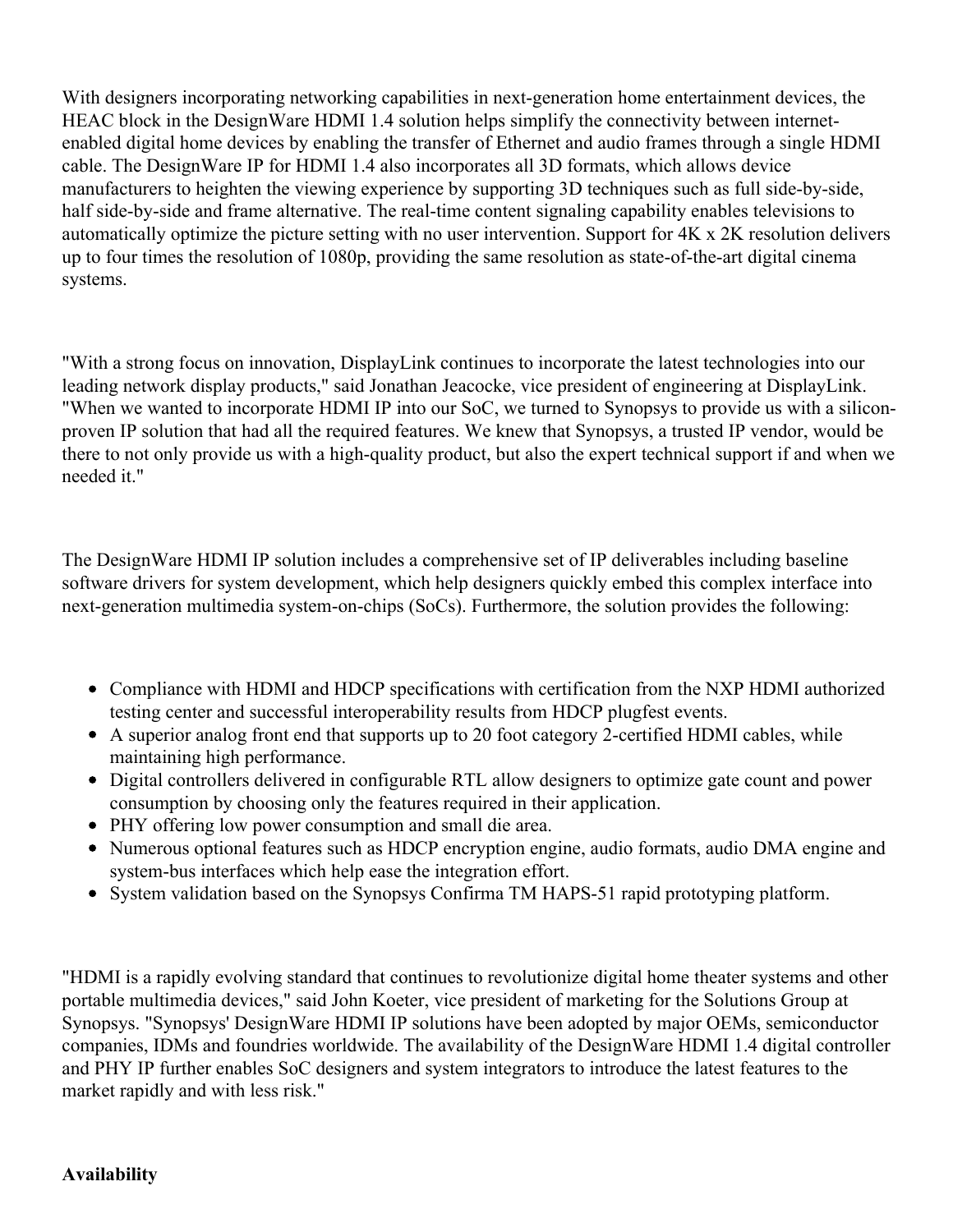The DesignWare HDMI 1.4 Tx and Rx IP solution is available now. The HDMI PHY IP is available in more than 10 process technologies from 90-nanometers (nm) to 40-nm, and from leading foundries. For more information on DesignWare HDMI IP, please visit: <http://www.synopsys.com/hdmi>

#### **About DesignWare IP**

Synopsys is a leading provider of high-quality, silicon-proven interface and analog IP solutions for systemon-chip designs. Synopsys' broad IP portfolio delivers complete connectivity IP solutions consisting of controllers, PHY and verification IP for widely used protocols such as USB, PCI Express, DDR, SATA, HDMI and Ethernet. The analog IP family includes analog-to-digital converters, digital-to-analog converters, audio codecs, video analog front ends, touch screen controllers and more. In addition, Synopsys offers SystemC transaction-level models to build virtual platforms for rapid, pre-silicon software development. With a robust IP development methodology, extensive investment in quality and comprehensive technical support, Synopsys enables designers to accelerate time-to-market and reduce integration risk. For more information on DesignWare IP, visit: <http://www.synopsys.com/designware>.

Follow us on Twitter at [http://twitter.com/designware\\_ip](http://twitter.com/designware_ip).

#### **About Synopsys**

Synopsys, Inc. (NASDAQ: SNPS) is a world leader in electronic design automation (EDA), supplying the global electronics market with the software, intellectual property (IP) and services used in semiconductor design, verification and manufacturing. Synopsys' comprehensive, integrated portfolio of implementation, verification, IP, manufacturing and field-programmable gate array (FPGA) solutions helps address the key challenges designers and manufacturers face today, such as power and yield management, software-tosilicon verification and time-to-results. These technology-leading solutions help give Synopsys customers a competitive edge in bringing the best products to market quickly while reducing costs and schedule risk. Synopsys is headquartered in Mountain View, California, and has more than 65 offices located throughout North America, Europe, Japan, Asia and India. Visit Synopsys online at <http://www.synopsys.com/>.

Synopsys, Confirma and DesignWare are registered trademarks or trademarks of Synopsys, Inc. Any other trademarks or registered trademarks mentioned in this release are the intellectual property of their respective owners.

Editorial Contact: Sheryl Gulizia Synopsys, Inc. 650-584-8635 sgulizia@synopsys.com Karen Do

MCA